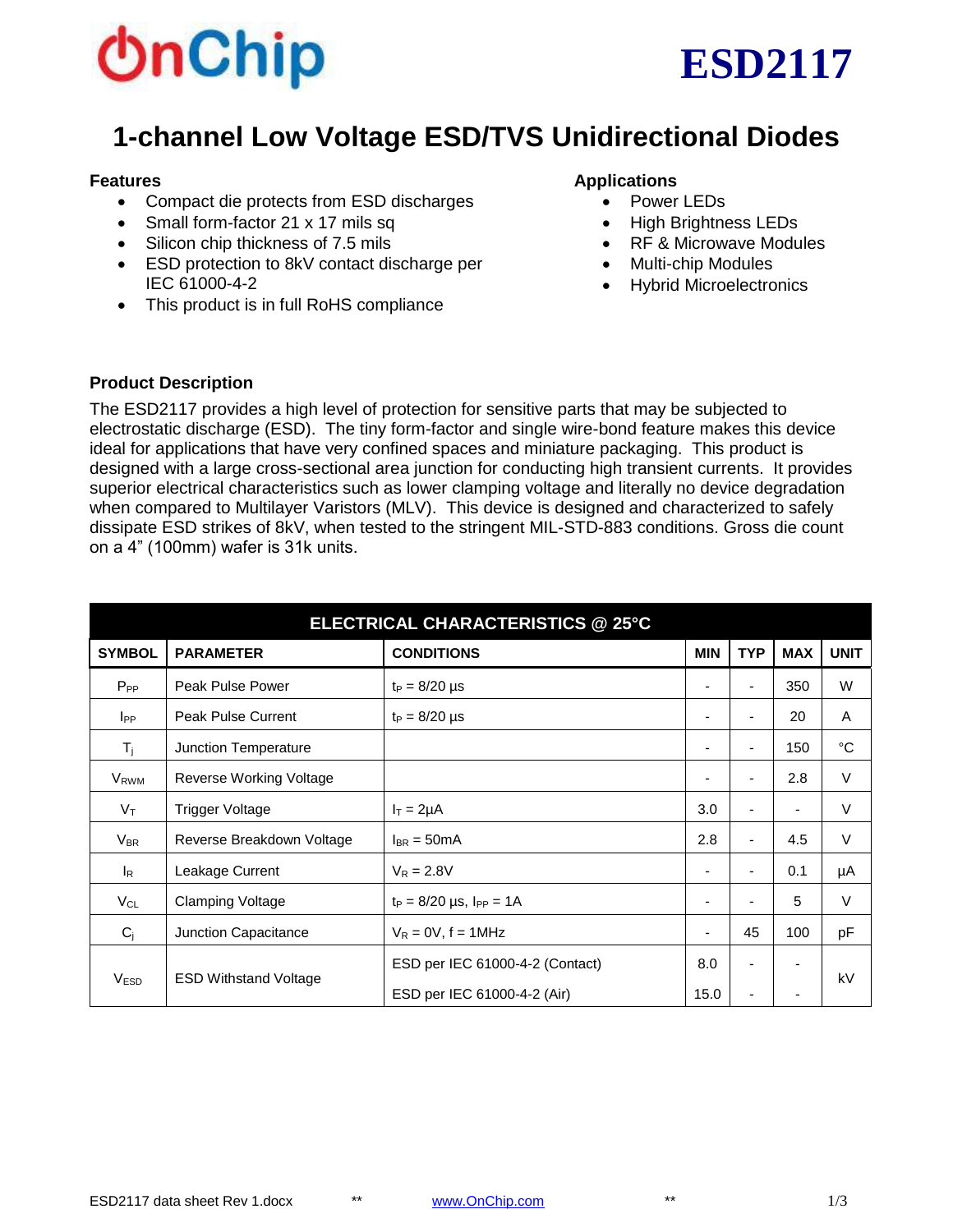



### **ESD2117 Electrical Schematic**



# **Ordering Information**

| Part No.           |                     |                                 |                                             |                                                   |                                            |  |  |  |
|--------------------|---------------------|---------------------------------|---------------------------------------------|---------------------------------------------------|--------------------------------------------|--|--|--|
| <b>Part Family</b> | <b>Signal Clamp</b> | <b>Chip</b><br><b>Thickness</b> | <b>Ship Method</b>                          | <b>Front Metal Pad for</b><br><b>Wire-bonding</b> | <b>Back Metal for</b><br><b>Die Attach</b> |  |  |  |
| ESD2117-           | $3V = 3$ Volts      | $7 = 7.5$ mils                  | $W =$ Shipped as<br>unsawn 4 in. wafer      | $A =$ Aluminum                                    | $1 = \text{Aq}$                            |  |  |  |
|                    |                     |                                 | $B = Diced$ and<br>shipped on<br>Mylar/tape |                                                   |                                            |  |  |  |

*Part Number Example: ESD2117-3V7BA1 is an ESD chip with 3V Clamp and 7.5 mil thickness, shipped as diced wafers on Mylar tape; the device has Aluminum top pads and Silver back-metal.*